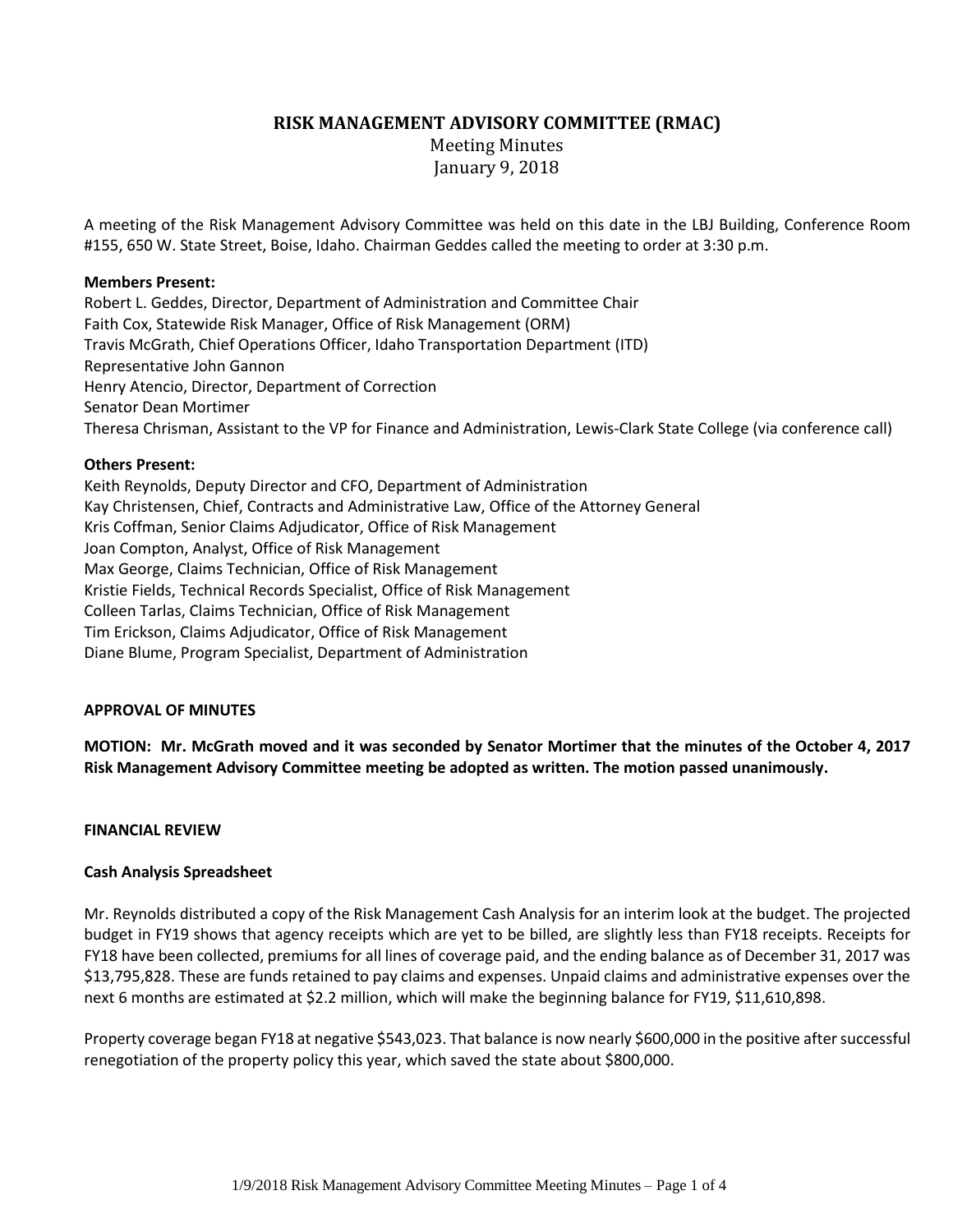The Estimated Unpaid Losses represents liability of the program should it shut down at the end of the fiscal year, he explained. It is cash on-hand required to satisfy all liabilities. This is the basis used to determine a reserve amount, he added. The reason the beginning balances and the Estimated Unpaid Losses columns do not balance is largely because of two lines of coverage—Inland Marine, and Employee Bonds. They are voluntary coverages, they pay out very little, and there is no premium collected. Therefore, their balances remain high.

Senator Mortimer complimented the committee and staff on the positive changes made and the good work being done in the ORM. There was a 15-year period when there was not an advisory committee at all, he said.

## **EXPOSURE AND TREND UPDATE**

## **Auto Property Damage Deductible**

Over the past couple of years, a trend has become evident in the auto property line of coverage, Ms. Cox pointed out. About 40% of automobile accidents by state employees are preventable, such as backing into stationary objects, for example. The auto property line covers damage to our state vehicles, but not others, she explained.

She pointed out that in FY16 the state paid out nearly \$970,000 in claims and about \$266,000 was recovered through subrogation efforts during part of the year, leaving a total of about \$704,000 paid out in total. In FY17, about \$831,000 was initially paid out in claims but because of one full year of subrogation efforts, \$331,000 was recovered leaving the total pay-out at about \$501,000. Six months into FY18 the state has already paid out a total of \$426,000 after subrogation efforts, which shows an increase in claims cost over last year by about 20%. Moneys recovered from subrogation are returned to the agency affected by the claim.

It's very difficult to get agencies to be concerned about these claims because they pay such a low deductible of \$500, she said. This amount has not changed in about 20 years, and she proposed raising it to \$1,000. This amount is closer to a commercial auto property policy and it may engage agencies to participate in safety training. She also proposed that state employees are automatically assigned training upon being involved in an accident.

Senator Mortimer inquired how agencies would be impacted by an increase in deductible. Ms. Cox responded that immediately upon this committee's approval, correspondence would be distributed to agencies informing them of the change, that would not become effective until FY19. The correspondence would include a history of agencies' auto property damages so they can address potential costs going forward and perhaps offer safety training to their drivers in the interim. Some agencies, like ITD, have good loss experience because it has instituted a loss prevention program.

Senator Mortimer also inquired whether driving records are checked before state employees drive state vehicles. Ms. Cox noted that although it is not required, there is a free service through the state's website for agencies to check records of their drivers. It will also notify the agency if one of their employees is in an accident or has driving privileges revoked outside of work. ORM does not currently inform the national Insurance Services Office when a state employee has an at-fault accident in a state vehicle. 99% of all insurance carriers and self-insured employers use this service. That way the driver's private insurance company is aware of the infraction.

# **Defending against Claims**

Ms. Cox reported on a tactic being used largely by plaintiffs' attorneys in trial that is making it difficult for the state to settle claims. It's called the Reptile Theory and involves a line of questioning that speaks to and frightens the primitive part of jurors' brains. Questions are designed to pull out any small deficiency that may be occurring in a state agency, for example, and then focus on that deficiency rather than the actual injury. It demonstrates to jurors the immediate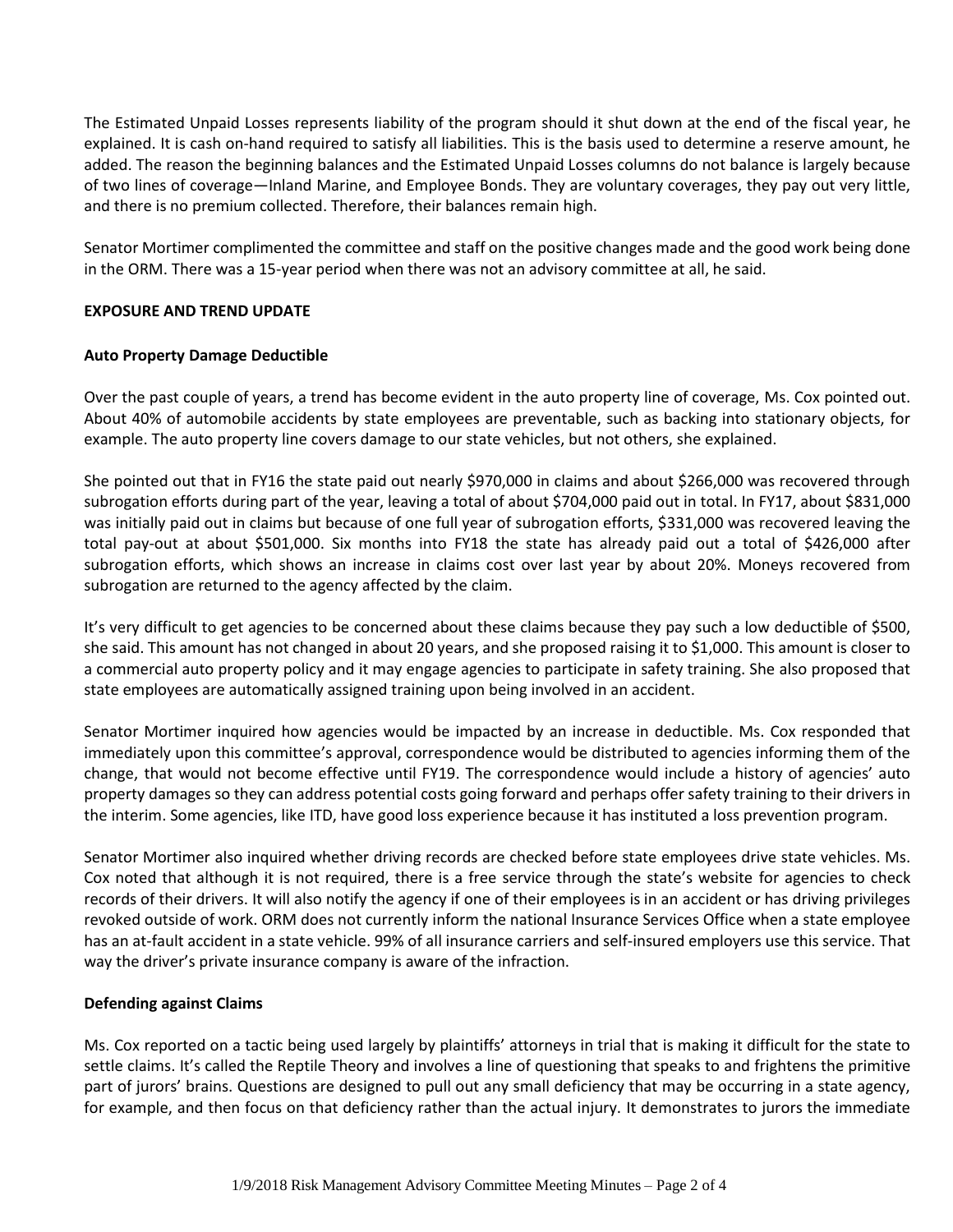danger posed by actions of the defendants and advocates the jury's power to improve the community's safety. As a result, there has been some large awards made against the state and other governmental entities in Idaho.

The state's broker will be bringing in an expert this spring to help our outside counsel, as well as our state deputy attorneys general, defend against this practice, she said.

## **STATE RENTAL CAR CONTRACT**

Our Division of Purchasing has done a remarkable job negotiating statewide rental car contracts with Enterprise and Hertz, she continued. The contracts include full coverage, not just liability, which is especially important for travelling in surrounding states that do not have tort caps, causing unlimited exposure to our state. It's very important that agencies rent cars under the contract so the state is protected, but staff has noticed a trend of agencies renting outside the contract. The reason is typically that it saved a few dollars, or the employee gained mileage on a credit card, for example.

She recommended to the committee that agencies that go outside of the contract, and have an accident, be required to pay a \$2,500 deductible rather than the typical \$500.

**MOTION: Representative Gannon moved and it was seconded by Senator Mortimer that deductibles for auto property damage be increased to \$1,000, and deductibles for rented vehicle accidents outside of the state contract be raised to \$2,500, beginning FY19. The motion passed unanimously**.

### **BRIT TRAINING PLATFORM DEMO**

One of the state's insurance carriers, Brit Insurance, has offered the state use of its online training platform, Ms. Cox announced. Each agency can have an administrator to assign training modules to any and all employees at no cost. Besides short video courses, there are also live training opportunities, thousands of articles on multiple topics, and checklists. General topics include employment practices, law enforcement, human resources, and loss control and safety, for example. She then provided a demonstration of a defensive drive module.

Mr. McGrath asked risk staff to put together a list of recommended training for new employees, for example. Mr. Geddes indicated that a demonstration package will be consolidated for committee members to see what's available, and to demonstrate the quality of the training.

### **PROPERTY APPRAISAL UPDATE**

ORM has just completed the second year in its endeavor to appraise all state property, and the process is about half way complete, Ms. Cox reported. Most recently, she and the state's insurance company, Travelers, visited the newlyacquired Chinden Campus. All eight facilities were visited, and specifications acquired to make sure the property is properly covered. Travelers did not have many concerns from a life-safety perspective, it appears to have been a wellmanaged campus, she said.

### **OCTOBER AGENCY TRAINING FEEDBACK**

When the committee met last, she continued, staff was getting ready for the second annual agency training forum. Feedback was positive, and seven law credits were approved for attending which attracted some deputy attorneys general. Courses were offered on employment law and contracts--next year there will be a session on the state's cyber security insurance and practices of the ORM.